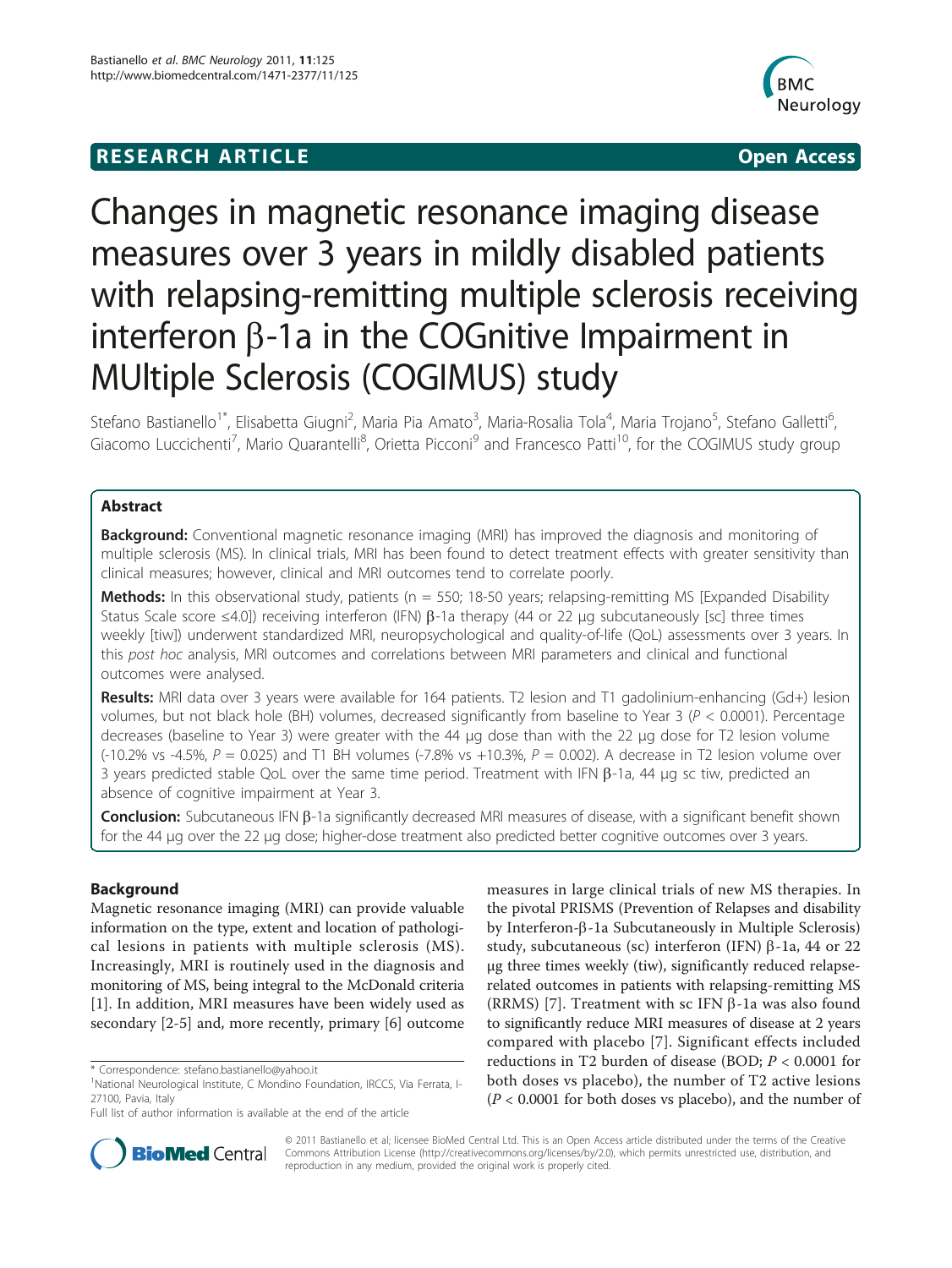combined unique active (CUA) lesions ( $P < 0.0001$  for both doses vs placebo) [[4,7](#page-8-0)]. Furthermore, a significant benefit of the higher over the lower dose was seen for some measures, including the number of active T2 lesions, as reported for clinical outcomes [[7\]](#page-8-0). Beneficial effects of treatment with sc IFN  $\beta$ -1a on MRI measures of disease were also detected in this patient cohort after 7 to 8 years of follow-up, again with evidence of a dose effect [\[8\]](#page-8-0).

In addition to long-term monitoring of treatmentrelated outcomes, MRI, unlike clinical measures, can detect early treatment effects. Recently, rapid benefits of IFN  $\beta$ -1a in RRMS were detected using MRI. Notably, patients receiving active treatment had 69% fewer CUA lesions than those receiving placebo after 16 weeks of treatment ( $P < 0.001$ ) [[6\]](#page-8-0). A *post hoc* analysis revealed a significant effect on the number of CUA lesions as early as week 4 after starting treatment [\[6](#page-8-0)]. The effect of IFN b-1a on 'newer' MRI measures including T1 black holes (BH), which indicate areas of axonal loss and permanent tissue damage, is less clear.

Although MRI provides valuable insights into MS, conventional MRI measures have tended to correlate poorly with clinical outcomes [[9,10\]](#page-8-0). This discrepancy is believed to arise for several reasons, such as the presence of clinically silent MRI lesions, functional plasticity, and the failure of neurological measures such as the Expanded Disability Status Scale (EDSS) to capture psychosocial symptoms and cognitive impairment.

Cognitive impairment is experienced by up to 65% of patients with MS [[11\]](#page-8-0) and can result in considerable disability, loss of social functioning, and reduced quality of life (QoL) [[12,13\]](#page-8-0). Previous studies in MS have reported associations between the development of brain MRI lesions and cognitive impairment [\[14,15\]](#page-8-0). In the prospective, multicentre, observational COGIMUS (COGnitive Impairment in MUltiple Sclerosis) study of mildly disabled patients with RRMS, we reported that T2 hyperintense and T1 hypointense lesion volumes at baseline were significantly higher in patients with cognitive impairment than in those without [\[16](#page-8-0)]. Indeed, T2 lesion volume was also found to be a significant predictor of cognitive impairment at baseline [[16\]](#page-8-0). In addition, weak associations were found between cognitive performance test results and specific MRI measures in this population [\[16\]](#page-8-0).

In COGIMUS, ~20% of patients who received sc IFN  $\beta$ -1a were found to have cognitive impairment at baseline (22 µg sc tiw: 24.2%, 44 µg sc tiw: 18.6%  $[P =$ 0.145]) despite having only a low level of physical disability (mean [standard deviation; SD] EDSS score was 1.8 [1.0]) [[16](#page-8-0),[17](#page-8-0)]. Further, 3-year results from COGI-MUS suggested that treatment with IFN  $\beta$ -1a, 44 or 22 µg sc tiw, may have a dose-dependent protective effect on cognition in this mildly disabled patient population [[17,18\]](#page-8-0). Here we report the results of a *post hoc* analysis

of the longitudinal effects of treatment on MRI measures of disease over 3 years in the COGIMUS study. Associations between MRI measures and cognitive and patient-reported outcomes were assessed to explore whether beneficial treatment effects on MS lesions were related to those on cognition.

# Methods

# Patients and study design

COGIMUS was a prospective, multicentre, observational, 3-year study to assess the effects of IFN- $\beta$  treatment on cognition in a large cohort of Italian patients with RRMS. The study was performed with respect to the Declaration of Helsinki and according to good clinical practice recommendations (Ethics Committee registration number 78 of the Clinical Experiments Register; 2002, DOI78 Prot. 43 02/08/2002). Full details of the study design have been described elsewhere [[16,17](#page-8-0)]. Briefly, patients aged 18-50 years, with a diagnosis of RRMS (McDonald cri-teria) [\[1](#page-7-0)] and an EDSS score of  $\leq 4.0$ , and who were naïve to disease-modifying drugs (DMDs), were eligible for inclusion in the study. Patients were assigned to one of three IFN- $\beta$  treatment regimens: sc IFN  $\beta$ -1a (44 or 22) μg tiw), intramuscular (im) IFN  $\beta$ -1a (30 μg once weekly), or sc IFN β-1b (250 μg every other day); the choice of treatment was made entirely at the discretion of the treating physician following discussion with the individual patient. All patients gave written informed consent. Most patients enrolled into the study (459/550; 83.5%) were assigned sc IFN  $\beta$ -1a treatment. As reported else-where [[17\]](#page-8-0), 64 patients (11.6%) were assigned im IFN  $\beta$ -1a and 27 patients (4.9%) were assigned sc IFN  $\beta$ -1b, of whom only 13 and 19 patients, respectively, were available for follow-up at 3 years; due to the low patient numbers and high drop-out rates, the current analyses were restricted to the cohort of patients who received sc IFN  $\beta$ -1a. MRI outcomes were compared in patients who received sc IFN  $\beta$ -1a, 44 or 22 µg sc tiw; additional *post* hoc analyses were performed on pooled data from these two patient groups.

# MRI assessments

Standardized MRI scans were performed using a 1.5 Tesla scanner to determine T1 gadolinium-enhancing (Gd+) lesions, and T1 hypointense and T2 hyperintense lesion volumes. Brain MRI scans were performed annually with strict repositioning criteria using standard landmarks. All centres followed a standardized MRI protocol [\[16\]](#page-8-0). Briefly, MRI scans were obtained on a high-field magnet. Fortyeight interleaved 3-mm slices were acquired for each sequence, on axial plane; a 250 field of view (FOV) and  $256 \times 256$  matrix were obtained. Specifications included pre-contrast T1: TR 500-650, TE 10-20, one excitation, 6-minute acquisition; post-contrast T1: TR 500-650, TE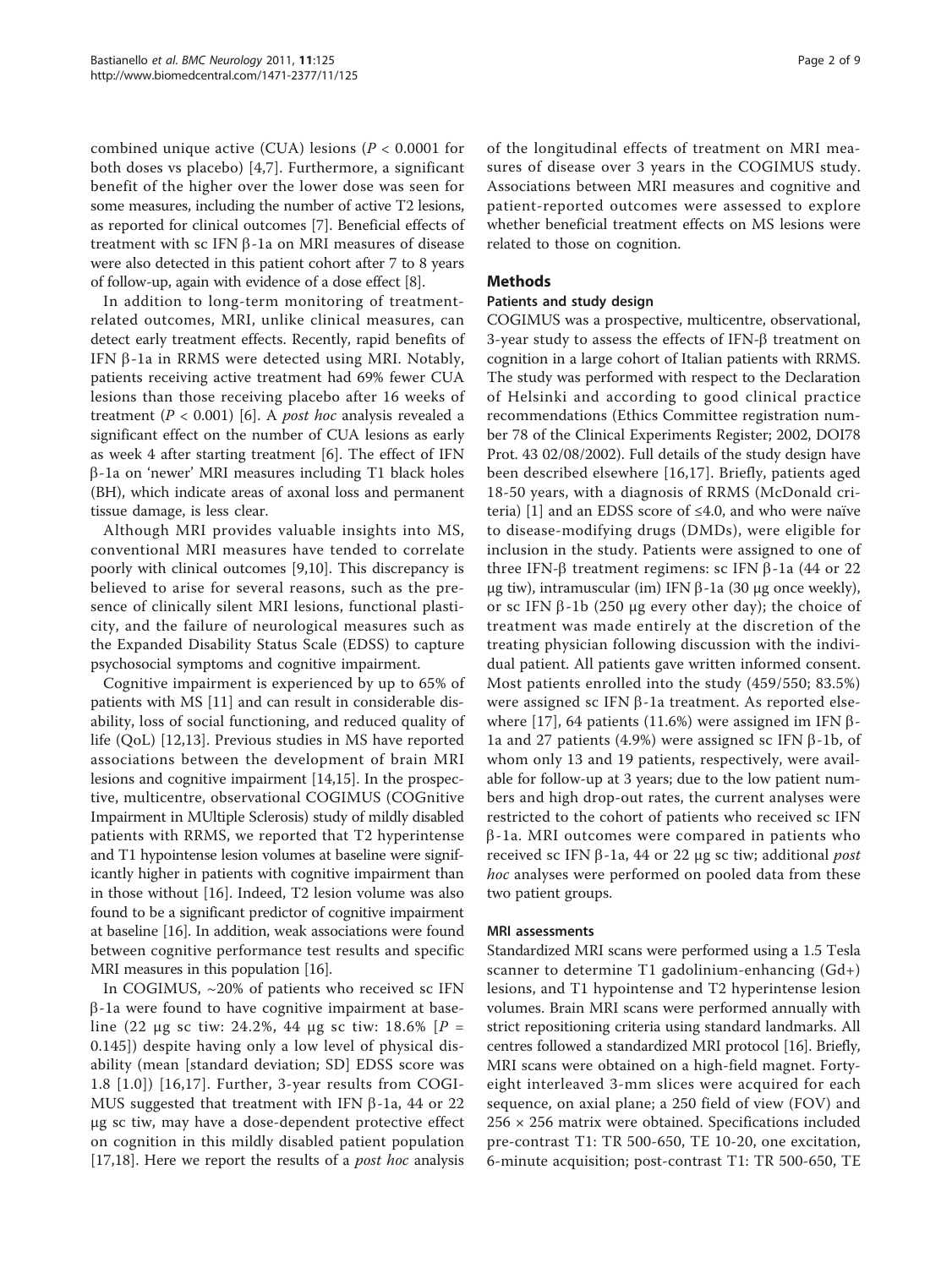10-20, one excitation, 6-minute acquisition; dual-echo sequence: TR 2000-3200, TE 20-50 and TE 80-120, two excitations, turbo factor 4-6, 5-minute acquisition; T2 Fast-FLAIR: TR 6000-9999, TE 150-200, TI 2000-2500, one excitation, turbo factor 11-18, 6-8 minutes acquisition. Scans were analysed centrally by expert observers who were blinded to clinical data.

#### Neuropsychological, QoL and psychosocial assessments

Cognitive performance was assessed at baseline and annually up to Year 3. The results of neuropsychological assessments have been reported in detail elsewhere [\[16](#page-8-0)]. Briefly, cognitive performance was assessed using Rao's Brief Repeatable Battery and the Stroop Test. Impaired performance was defined as a test result 1 SD below Italian mean normative values [[19](#page-8-0)]; impaired performance on  $\geq$ 3 tests indicated cognitive impairment [[16](#page-8-0)]. As the number of patients with impaired performance on ≥3 tests and full MRI data was too low for statistical analysis, for the purposes of this post hoc study we performed additional analyses to assess the association between outcomes and cognition in which cognitive impairment was defined as impaired performance on ≥2 tests.

Intelligence quotient (IQ) was determined using the Brief Intelligence Test [[20\]](#page-8-0). Fatigue (Fatigue Impact Scale; FIS) [[21](#page-8-0)], depressive symptoms (Hamilton Depression Rating Scale; HDRS [[22\]](#page-8-0), social functioning (Environmental Status Scale; ESS) [[23\]](#page-8-0) and QoL (Multiple Sclerosis Quality of Life-54 [MSQoL-54] questionnaire) were assessed at baseline and annually thereafter.

# Statistical analyses

Quantitative variables were expressed as means (SD) and medians (Q1, Q3). Discrete and continuous variables were analysed using non-parametric tests: the Mann-Whitney test for between-group comparisons, the Wilcoxon signed rank test for repeated comparisons, and Pearson's chi-square test or Fisher's exact test to compare categorized proportions of patients.

Multivariate logistic regression was used to test associations between MRI variables and clinical and QoL outcomes. Only variables that were significant ( $P \leq 0.05$ ) in univariate models were included in the multivariate model. A clinically relevant change in QoL score was defined as a change of 0.5 - SD or more from baseline to Year 3  $(0.5 + SD$  for the ESS and its subscales) [\[24](#page-8-0)]. No adjustments were made for multiple comparisons and there was no imputation of missing data. All statistical analyses were performed using SAS 8.2 and STATA 8.2.

# Results

# Patients and data availability

Baseline MRI data were available for 327/459 (71.2%) patients receiving sc IFN  $\beta$ -1a, for whom MRI data over 3 years of follow-up were available for 164 (35.7%), although all parameters were not available at every time point for all patients. Data were missing for 163 patients either because these patients were lost to follow-up or because the scans were unreadable for technical reasons (e.g. software upgrade, optical disc damage).

Among the 164 patients who had 3-year follow-up MRI data, mean (SD) age was 33 (8) years and 102 (62.2%) were women; mean (SD) disease duration was 5 (5) years and the mean (SD) baseline EDSS score was 2 (0.8). Baseline characteristics were compared in patients with and without MRI follow-up data. No significant differences between these two groups were observed in sex ratio, age, education, QoL, IQ scores (verbal, performance or total IQ) or sc IFN  $\beta$ -1a dose. Significant differences were seen between patients with and without MRI follow-up for: impaired performance on  $\geq 3$  tests (12.1% vs 26.5%;  $P = 0.0003$ ); disease duration (mean [SD]: 4.8 [4.9] vs 3.2 [4.1] years;  $P < 0.0001$ ); EDSS score (mean [SD]: 2.0 [0.8] vs 1.7 [1.0];  $P = 0.0037$ ) and HDRS score (mean [SD]: 8.0 [5.2] vs 6.1 [4.6];  $P = 0.0002$ ).

#### Effect of sc IFN  $\beta$ -1a on MRI outcomes (pooled data)

At Year 3, both T2 lesion and T1 Gd+ lesion volumes were significantly lower than at baseline (Table [1](#page-3-0)). The mean (SD) absolute decrease in T2 lesion volume was 644.2 (3072.1) mm<sup>3</sup> and the mean percentage change was -7.6% ( $P < 0.0001$  vs baseline; both measures). T1 Gd+ lesion volume decreased by 48.2 (269.3) mm<sup>3</sup> ( $P = 0.0034$ vs baseline), and mean percentage change from baseline was -60.5% (P < 0.0001). T1 black hole (BH) volume did not decrease significantly from baseline to Year 3.

The proportion of patients who were free from new T2 lesions, new T1 Gd+ lesions and new BH at all time points from baseline to Year 3 were: 51.2% (84/164), 83.8% (134/160) and 68.5% (111/162), respectively. When only scans from baseline and Year 3 were considered, 79.9% (131/164) of patients, 93.1% (149/160) and 88.3% (144/163) of patients were free from new T2 lesions, new T1 Gd+ lesions and new BH, respectively.

# Comparison of effects of sc IFN  $\beta$ -1a, 44 and 22 µg, on MRI outcomes

No significant differences between the two dosage groups were seen in T2, T1 Gd+ or BH lesion volumes at any timepoint. The number of new T2, T1 Gd+ and BH lesions did not differ between dosage groups at any time point (Year 1, 2 or 3) nor was there any significant difference in the cumulative number of new lesions over the 3 years of follow-up (data not shown).

Treatment with IFN  $\beta$ -1a, 44 µg sc tiw, was associated with a significantly greater percentage decrease in T2 lesion volume from baseline to Year 3 than that seen with the [2](#page-4-0)2 µg sc tiw dosage ( $P = 0.025$ ; Table 2). The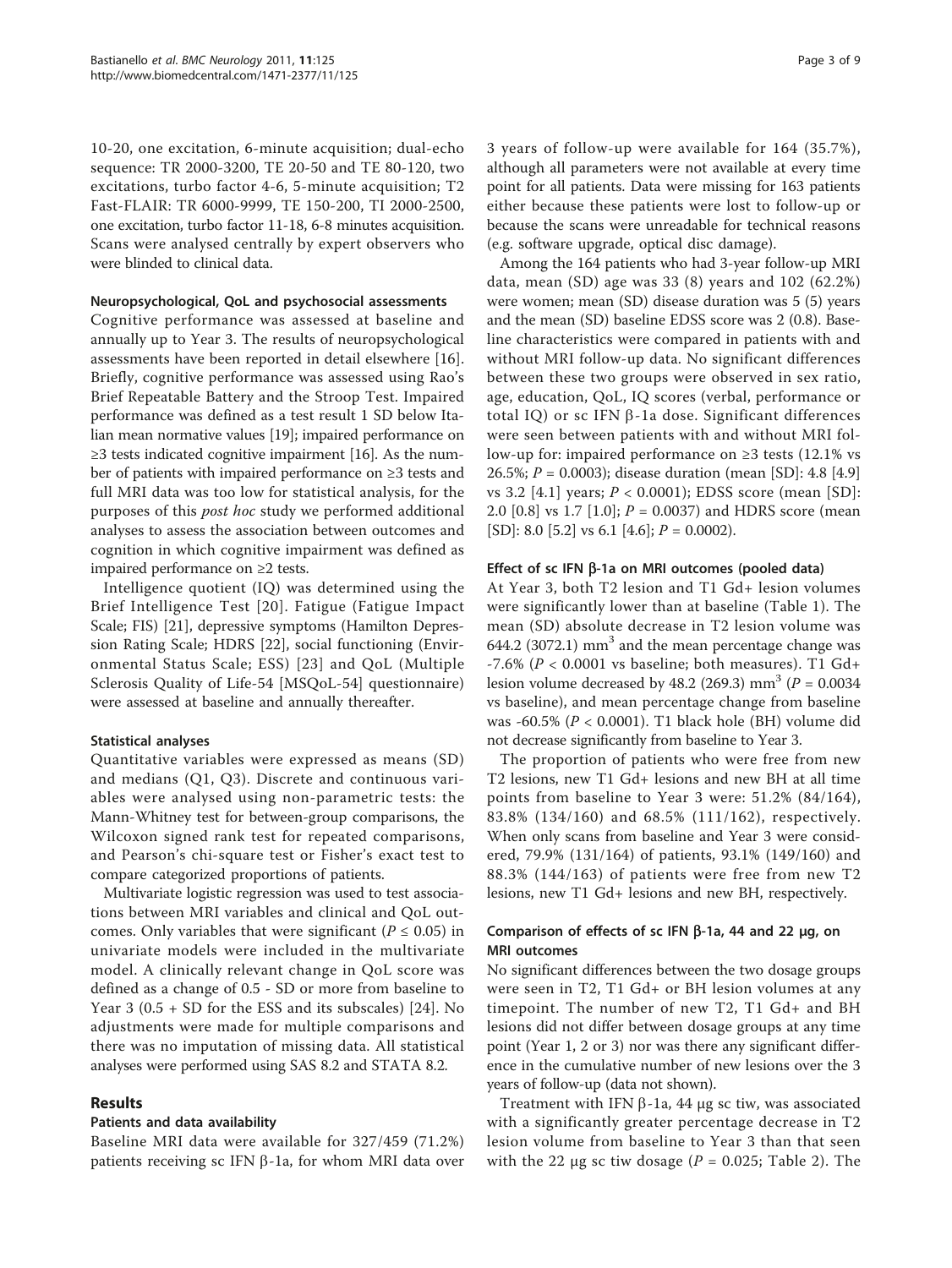|                                  | <b>MRI Parameter</b>       |                 |                                             |              |                 |                 |  |
|----------------------------------|----------------------------|-----------------|---------------------------------------------|--------------|-----------------|-----------------|--|
|                                  | T <sub>2</sub> lesions     |                 | T1 Gd+ lesions                              |              | T1 black holes  |                 |  |
| Lesion volume, mm <sup>3</sup>   | <b>Baseline</b>            | Year 3          | <b>Baseline</b>                             | Year 3       | <b>Baseline</b> | Year 3          |  |
| N                                | 158                        | 158             | 154                                         | 154          | 156             | 156             |  |
| Mean (SD)                        | 5990.1 (7111.6)            | 5345.9 (6755.3) | 73.8 (252.1)                                | 25.6 (125.5) | 1263.1 (2430.6) | 1185.4 (2520.7) |  |
| Median                           | 3378.5                     | 2825.0          | 0.0                                         | 0.0          | 436.3           | 341.9           |  |
| Q1, Q3                           | 1052.9, 7358.5             | 782.0, 6918.5   | 0.0, 0.0                                    | 0.0, 0.0     | 76.5, 1189.2    | 67.9, 1160.0    |  |
| Absolute change, mm <sup>3</sup> |                            |                 |                                             |              |                 |                 |  |
| N                                | 158                        |                 | 154                                         |              | 156             |                 |  |
| Mean (SD)                        | $-644.2$ (3072.1)          |                 | $-48.2$ (269.3)*                            |              | $-77.7(1056.8)$ |                 |  |
| Median                           | $-135.6$                   |                 | 0.0                                         |              | 0.0             |                 |  |
| Q1, Q3                           | $-719.8, 86.7$             |                 | 0.0, 0.0                                    |              | $-89.5, 73.4$   |                 |  |
| Percentage change <sup>+</sup>   |                            |                 |                                             |              |                 |                 |  |
| $\mathbb N$                      | 158                        |                 | 34                                          |              | 132             |                 |  |
| Mean (SD)                        | $-7.6$ (34.1) <sup>c</sup> |                 | $-60.5$ (149.4) <sup><math>\pm</math></sup> |              | 0.3(67.8)       |                 |  |
| Median                           | $-7.3$                     |                 | $-100.0$                                    |              | $-4.7$          |                 |  |
| Q1, Q3                           | $-23.8, 4.0$               |                 | $-100.0, -100.0$                            |              | $-32.1, 19.5$   |                 |  |

#### <span id="page-3-0"></span>Table 1 Change in MRI parameters from baseline to Year 3 (pooled treatment groups)

Gd+, gadolinium-enhancing; IFN, interferon.

 $*P = 0.0034$  vs baseline; Wilcoxon signed rank test.

<sup>+</sup>Percentage change was not calculated for patients with a lesion volume of 0 mm<sup>3</sup> at baseline.

 $p^*P < 0.0001$  vs baseline; Wilcoxon signed rank test.

percentage and absolute change in BH volume from baseline to Year 3 also differed significantly between dosage groups, increasing in the 22 µg group and decreasing in the 44  $\mu$ g group (percentage change:  $P =$ 0.002; absolute change:  $P = 0.017$  for comparison of doses). There was no significant difference in change in T1 Gd+ lesion volume over time between dosage groups. The proportion of patients who had a decrease in T2 lesion volume between baseline and Year 3 was significantly greater in the 44 µg group (72.1%) than in the 22  $\mu$ g group (56.9%; P = 0.047; Figure [1](#page-5-0)). A similar trend was seen for the proportion of patients with a decrease in BH volume (44 µg: 54.1%; 22 µg: 39.4%; P = 0.067; Figure [1](#page-5-0)). Multivariate logistic regression showed that treatment with sc IFN  $\beta$ -1a 44 µg predicted a decrease in T2 lesion volume and BH lesion volume compared with the 22 µg dose (Table [3](#page-5-0)).

#### Cognitive outcomes and MRI measures of disease

Of the patients for whom follow-up data were available at Year 3, 11.8% (18/152) had impaired performance on ≥3 cognitive tests (i.e. were cognitively impaired). The proportion of patients with cognitive impairment was significantly lower in the  $44 \mu$ g group than in the  $22 \mu$ g group (6.0% vs 18.8%,  $P = 0.015$ ).

The proportion of patients with a decrease in T2 or BH volume did not differ significantly between those with or without cognitive impairment ( $P = 0.236$  for T2 lesion volume;  $P = 0.892$  for BH volume). No significant effect of sc IFN  $\beta$ -1a dose was observed.

Patients with ≥2 impaired cognitive tests at baseline were less likely to have decreased T2 lesion volume over the course of the study compared with patients with <2 impaired tests ( $P = 0.034$ ; Table [4\)](#page-6-0). There were no other differences in MRI outcomes over 3 years between patients with  $\langle 2 \text{ or } \geq 2 \rangle$  impaired tests at baseline.

# Predictors of clinical, MRI and cognitive outcomes at Year 3

Predictors of clinical, MRI and cognitive outcomes at Year 3 were identified using multivariate logistic regression. T1 Gd+ lesion number at baseline was a predictor of being disease-free at Year 3 (odds ratio [OR]: 0.29, 95% confidence interval [CI]: 0.08-0.95). Baseline EDSS score (OR: 0.53, 95% CI: 0.33-0.86), baseline T2 lesion volume (OR: 1.01, 95% CI: 1.00-1.01) and disease-free status over 3 years (OR: 0.31, 95% CI: 0.00-0.84) predicted the development of new BH over 3 years. Baseline T2 lesion volume (OR: 1.01, 95% CI: 1.00-1.01) and new T2 lesions over 3 years (OR: 6.68, 95% CI: 2.09- 21.52) predicted the development of new Gd+ lesions. Predictors for the presence or absence of new T2 lesions over 3 years were disease duration (OR: 0.91, 95% CI: 0.84-0.98), and the presence of new Gd+ lesions over 3 years (OR: 4.18, 95% CI: 1.57-11.19).

Treatment with the 44  $\mu$ g dose of sc IFN  $\beta$ -1a, and higher verbal IQ score at baseline, predicted better cognitive outcomes at Year 3 (Table [3](#page-5-0)). Higher baseline T2 lesion volume was predictive of cognitive impairment (≥3 impaired tests) at Year 3 (Table [3](#page-5-0)).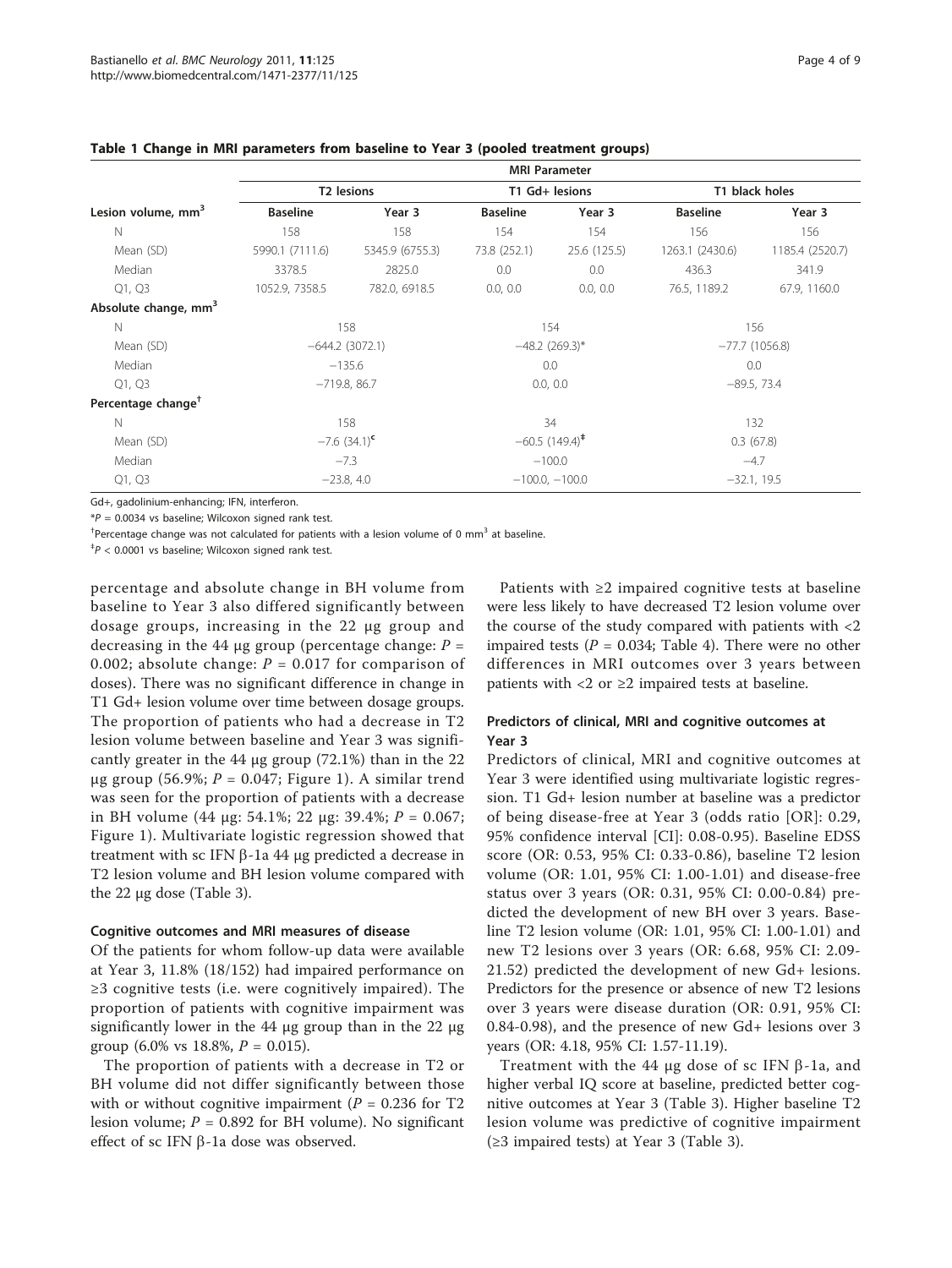|                                  | <b>MRI Parameter</b>          |                           |                               |                               |                               |                               |  |  |
|----------------------------------|-------------------------------|---------------------------|-------------------------------|-------------------------------|-------------------------------|-------------------------------|--|--|
|                                  | T2 lesion volume              |                           | T1 Gd+ lesion volume          |                               | T1 black hole volume          |                               |  |  |
|                                  | IFN $\beta$ -1a, 22 µg sc tiw | IFN $β$ -1a, 44 μg sc tiw | IFN $\beta$ -1a, 22 µg sc tiw | IFN $\beta$ -1a, 44 µg sc tiw | IFN $\beta$ -1a, 22 µg sc tiw | IFN $\beta$ -1a, 44 µg sc tiw |  |  |
| Absolute change, mm <sup>3</sup> |                               |                           |                               |                               |                               |                               |  |  |
| $\mathbb N$                      | 72                            | 86                        | 70                            | 84                            | 71                            | 85                            |  |  |
| Mean (SD)                        | $-174.9(1609.8)$              | $-1037.2(3863.3)$         | $-23.5(198.5)$                | $-68.8(316.3)$                | 64.5 (608.5)                  | $-196.5(1311.9)$              |  |  |
| Median                           | $-81.6$                       | $-169.7$                  | 0.0                           | 0.0                           | 0.0                           | $-25.3$                       |  |  |
| Q1, Q3                           | $-654.5, 126.8$               | $-1133.3, 13.5$           | 0.0, 0.0                      | 0.0, 0.0                      | $-40.3, 92.5$                 | $-209.4, 26.8$                |  |  |
| P value                          | 0.092                         |                           | 0.472                         |                               | 0.017                         |                               |  |  |
| Percentage change                |                               |                           |                               |                               |                               |                               |  |  |
| $\mathbb N$                      | 72                            | 86                        | $15*$                         | $19*$                         | 59*                           | $73*$                         |  |  |
| Mean (SD)                        | $-4.5(27.3)$                  | $-10.2$ (38.9)            | $-54.2$ (177.5)               | $-65.4(127.9)$                | 10.3(49.3)                    | $-7.8(79.1)$                  |  |  |
| Median                           | $-3.4$                        | $-12.1$                   | $-100.0$                      | $-100.0$                      | 1.5                           | $-16.1$                       |  |  |
| Q1, Q3                           | $-14.5, 4.3$                  | $-30.6, 2.8$              | $-100.0, -100.0$              | $-100.0, -100.0$              | $-10.6, 23.2$                 | $-50.5, 19.0$                 |  |  |
| P value                          | 0.025                         |                           | 0.495                         |                               | 0.002                         |                               |  |  |

# <span id="page-4-0"></span>Table 2 Change in MRI parameters from baseline to Year 3 by IFN  $\beta$ -1a dosage

Gd+, gadolinium-enhancing; IFN, interferon; sc, subcutaneously; tiw, three times weekly.

\*Percentage change was not calculated for patients with a lesion volume of 0 mm<sup>3</sup> at baseline.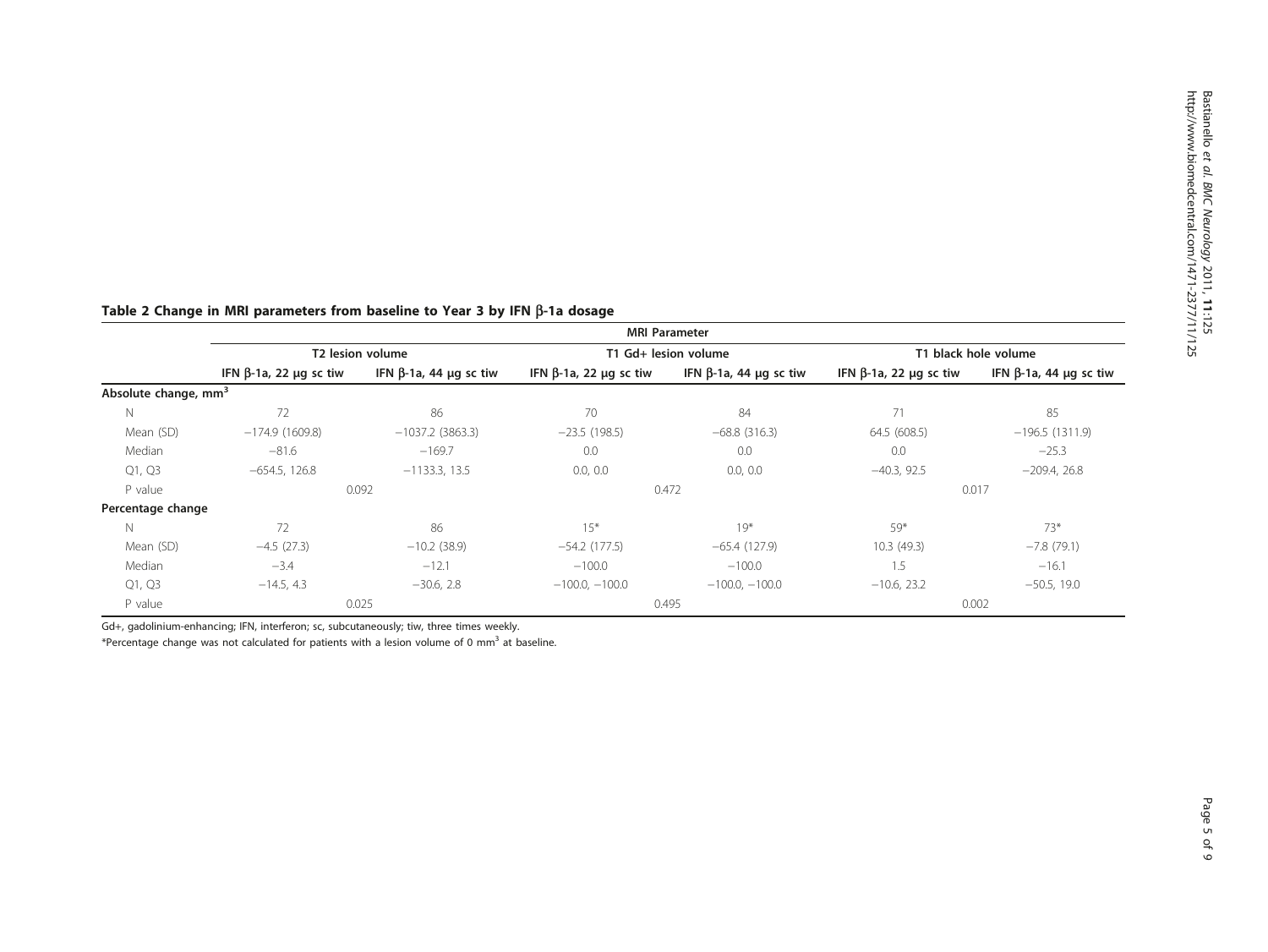<span id="page-5-0"></span>

#### MRI, QoL and psychosocial outcomes

The proportion of patients with a clinically relevant change in QoL (MSQoL-54 total score only) from baseline to Year 3 was lower in patients who had a decrease in T2 lesion volume over the same interval (12.4%) than in those with stable/increased T2 lesion volume (29.4%;  $P = 0.009$ ). No difference was seen in the proportion of

Table 3 Predictors of cognitive impairment at Year 3, defined as impaired performance on ≥3 cognitive tests (multivariate logistic regression)

|                                                  | Odds ratio | 95% CI        |
|--------------------------------------------------|------------|---------------|
| Stable/increased T2 lesion volume over 3 years   |            |               |
| Treatment with sc IFN $\beta$ -1a 44 µg tiw      | 0.45       | $0.23 - 0.91$ |
| Baseline BH lesion volume                        | 1.01       | $1.00 - 1.01$ |
| Number of new T2 lesions                         | 1.13       | $1.02 - 1.26$ |
| Stable/increased BH volume over 3 years          |            |               |
| Treatment with sc IFN $\beta$ -1a 44 µg tiw      | 0.46       | $0.23 - 0.92$ |
| <b>ESS</b> score at baseline                     | 0.82       | $0.69 - 0.98$ |
| Presence of new BH over 3 years                  | 3.21       | 1.52-6.75     |
| Three or more impaired cognitive tests at Year 3 |            |               |
| Baseline T2 lesion volume                        | 1.01       | $1.00 - 1.01$ |
| Verbal IO*                                       | 0.92       | $0.87 - 0.98$ |
| IFN $\beta$ -1a, 44 µg sc tiw                    | 0.31       | $0.10 - 0.98$ |

CI, confidence interval; IFN, interferon; IQ, intelligence quotient; sc, subcutaneously; tiw, three times weekly.

\*Higher score denotes superior outcome.

patients with or without a decrease in BH volume. Analyses of fatigue, depressive symptoms and social functioning showed that the proportion of patients with clinically relevant changes in these outcomes did not differ according to whether or not T2 or BH lesion volume decreased over 3 years (data not shown).

Multivariate analyses confirmed that a decrease in T2 lesion volume was a significant predictor of stable MSQoL-54 total score (OR: 0.4, 95% CI: 0.16-1.00). Higher baseline FIS (OR: 1.04, 95% CI: 1.01-1.08) and total MSQoL-54 (OR: 1.08, 95% CI: 1.03-1.12) scores were predictive of clinically relevant changes in MSQoL-54 scores from baseline to Year 3.

#### **Discussion**

The beneficial effects of sc IFN B-1a on MRI measures of disease in patients with RRMS are well recognized. In this observational study, such effects were seen in patients being treated and assessed under normal clinical practice conditions, strengthening our results. Here we demonstrated significant effects of sc IFN  $\beta$ -1a on T2 and T1 Gd + lesion volumes over 3 years in a large cohort of patients with mild physical disability (mean EDSS score: 2.0). Furthermore, most patients remained free from new T1 Gd+, T2 and BH lesions over the course of the study. A dose-dependent effect was seen in several MRI outcomes, with the 44 µg dose having a more pronounced benefit than the 22 µg dose. Treatment with the 44 µg dose of IFN  $\beta$ -1a also predicted better cognitive outcomes at Year 3. T2 lesion volume was found to be associated with poor cognitive and QoL outcomes.

Over the 3-year study, sc IFN  $\beta$ -1a treatment was associated with a significant reduction in T1 Gd+ and T2 lesion volumes, with a significant benefit of the 44 μg dose demonstrated for T2 lesion volume. These findings are consistent with those of the pivotal PRISMS study, in which sc IFN  $\beta$ -1a reduced T2 BOD and CUA lesion number over 2 years of treatment, with a dosedependent effect on T2 lesion number and activity [\[4,7](#page-8-0)]. Our data confirm that sc IFN  $\beta$ -1a has beneficial effects on MRI measures of disease in this cohort of mildly disabled patients with RRMS. It is interesting that no dose effect was observed for T1 Gd+ lesions. As Gd+ lesions are new lesions, it is possible that the lower 22 μg dose of IFN  $\beta$ -1a is able to inhibit initial inflammatory processes in these patients in the early stages of disease. Indeed, an effect of sc IFN  $\beta$ -1a on active MRI lesions was reported at Month 2 in the PRISMS study, during which patients received lower doses of IFN  $\beta$ -1a during titration up to the 44 µg tiw dose [[4\]](#page-8-0). The dose effect may, however, become evident when assessing longerterm MRI measures such as T2 lesion volume, which capture both old and new lesions. It is possible that newer lesions are more susceptible to the effects of sc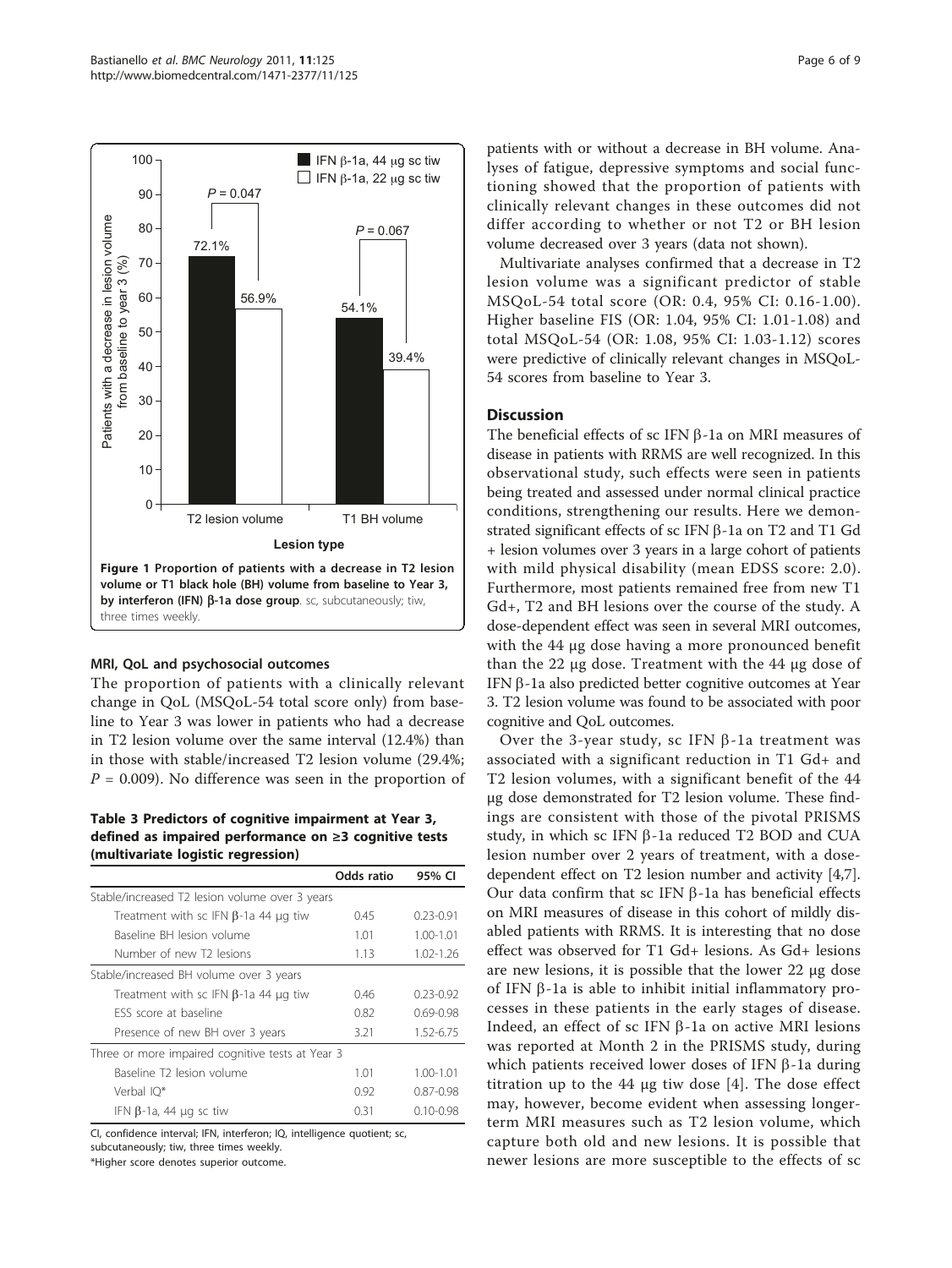|                                                  |     | $\geq$ 2 impaired cognitive tests at baseline |                |         |
|--------------------------------------------------|-----|-----------------------------------------------|----------------|---------|
|                                                  |     | No $(n = 114)$                                | Yes $(n = 44)$ | P-value |
| Stability or increase of T2 lesion volume, n (%) | Yes | 34 (29.8)                                     | 21(47.7)       | 0.034   |
|                                                  | Nο  | 80 (70.2)                                     | 23(52.3)       |         |

# <span id="page-6-0"></span>Table 4 Association between changes in T2 lesion volume over 3 years and baseline cognitive impairment

IFN  $\beta$ -1a than more established, chronic and inactive lesions.

The presence of BH indicates areas of axonal loss (neurodegeneration). Although we did not find a significant effect on BH lesion volume from baseline to Year 3 in the whole cohort, a significant difference between the two treatment groups was seen regarding the change in BH volume: BH volume increased in the 22 µg group, but decreased in the 44 µg group over the 3-year study. Whether IFN  $\beta$ -1a is neuroprotective is still a subject of some debate; however, our findings may suggest that the 44  $\mu$ g dose of sc IFN  $\beta$ -1a could have neuroprotective effects. This is a particularly interesting finding as BH were not measured in earlier studies of DMDs, and hence how BH are associated with long-term treatmentrelated clinical outcomes is not known [\[8](#page-8-0)].

At Year 3, only 11.8% of patients had impaired performance on ≥3 cognitive tests. This is slightly lower than the proportion reported in the parent COGIMUS study [[17\]](#page-8-0), which may reflect differences between patients who underwent MRI scans and those who did not. Treatment with the 44  $\mu$ g dose of IFN  $\beta$ -1a was associated with better cognitive outcomes, whereas higher T2 lesion load predicted cognitive decline. An association between T2 lesions and cognitive impairment has been reported previously [[16,25-28](#page-8-0)]. As we saw a clear, dose-related effect of treatment on MRI measures and an association between T2 lesions and cognition, it is interesting to speculate on how the effect on different MRI lesion types may translate into cognitive benefits. Loss of axons (BH) could result in loss of neuronal connectivity, whereas T2 lesions might indicate reduced efficiency of neurotransmission owing to myelin degradation. Mapping the distribution of MS lesions and assessment of those in regions known to govern cognitive processes could provide further insights into how the effects of IFN  $\beta$ -1a treatment on MRI parameters are associated with cognitive benefits. Metabolic studies may also further explain the relation between treatment effects on MRI parameters and cognitive outcomes. In one study using positron emission tomography, the cortical rate of glucose metabolism was shown to be reduced significantly in patients with MS compared with healthy controls, and was inversely correlated with T2 BOD and cognitive performance [[29\]](#page-8-0). White matter lesions could denervate cortical areas and be responsible for the observed reduction in cortical glucose metabolism resulting in clinical symptoms.

Decreased T2 lesion volume also predicted better QoL scores. Associations between MRI parameters (white matter lesion loads and brain atrophy) and QoL outcomes have been described in a cross-sectional analysis of patients with MS [\[30](#page-8-0)]. Here, we have assessed longitudinal treatment effects on QoL and MRI disease measures. Together, our and previous observations suggest that treatment-related reductions in MS lesion burden may have a positive effect on patients' daily lives. It is also possible that starting treatment may have positive psychological effects due to the patient's expectation that their treatment will reduce relapses and protect against worsening disability and cognitive impairment that lead to improved QoL. No associations were found between MRI measures and fatigue, depressive symptoms or social functioning in our analysis. However, higher fatigue at baseline did predict worsening QoL. These findings demonstrate the complexity of MS and the importance of measuring both pathological and symptomatic parameters to understand fully the impact of MS on the patient.

The limitations of this analysis should be considered. This was a *post hoc* analysis of data from an observational study, and there was no untreated comparator group; treatment effects should therefore be interpreted with caution. Consequently, differences observed between the lower and higher doses of sc IFN  $\beta$ -1a may have been affected by selection bias, although treatment groups were balanced with regard to main demographic variables. In addition, MRI data at Year 3 were missing for approximately half of the patients with baseline MRI data. Furthermore, among those patients from whom MRI data were collected over 3 years' follow-up, data for some parameters were missing. Despite this, we collected MRI and cognition data for >300 patients at baseline and for >150 patients at Year 3, making this a valuable data set, particularly considering the mild disability and short disease duration in this cohort. Notably, there were some important differences between patients with and without 3-year MRI data, including the proportion who had cognitive impairment, and in EDSS scores. This finding may have influenced the other results reported here and highlights the difficulties that can be encountered with data collection in longitudinal studies. Concerning MRI parameters, we did not assess cortical pathology (inflammatory lesions and atrophy), which has recently been shown to contribute considerably to neuropsychological symptoms in MS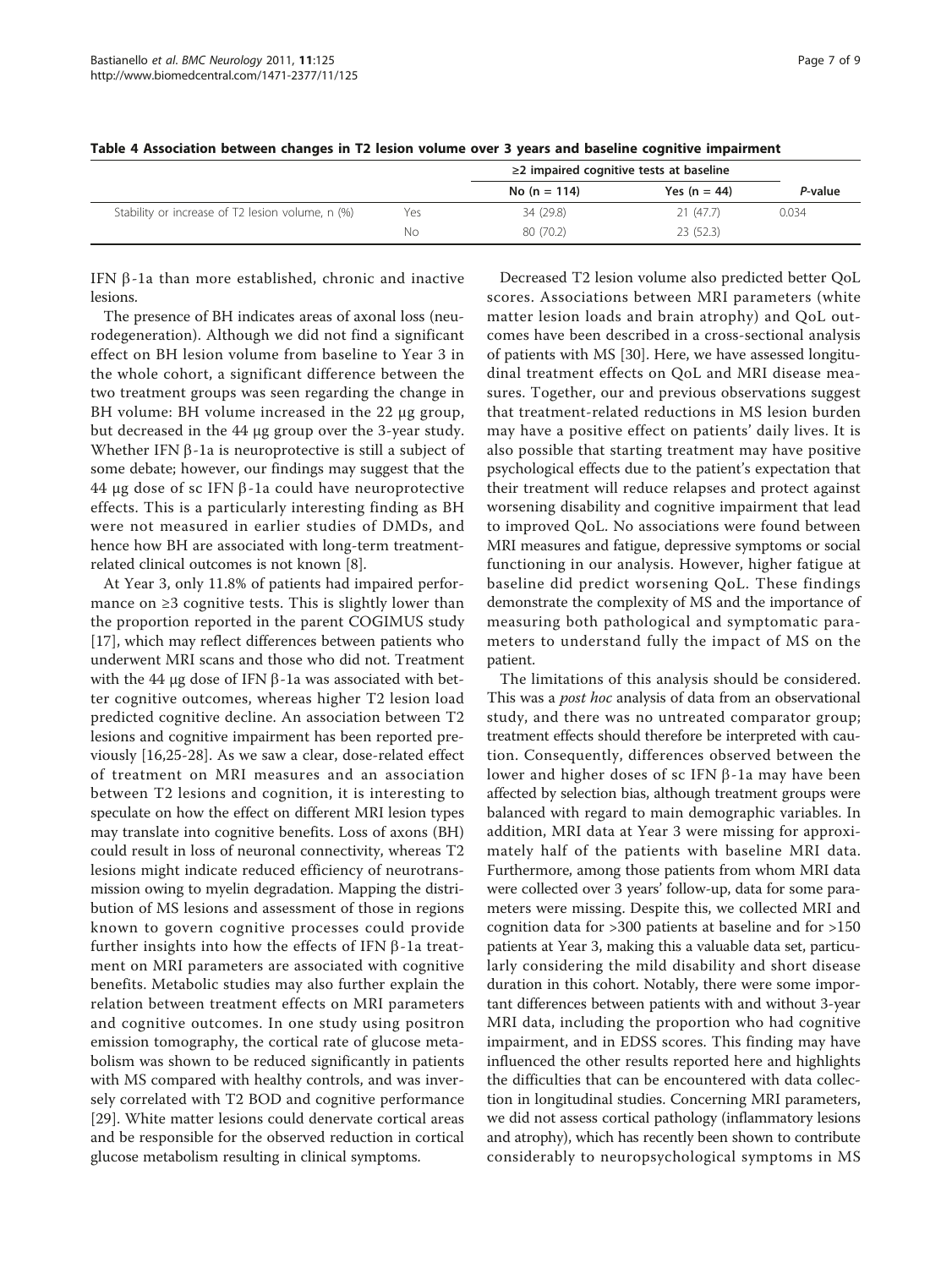<span id="page-7-0"></span>[[31,32\]](#page-8-0). As the importance of cortical pathology in MS, particularly with respect to cognitive outcomes, emerged after the start of the COGIMUS study it was not possible to include such assessments in this analysis. In addition, it should be noted that Gd+ lesions can only be detected for a time period of around 1 month at most, so it is possible that some of these lesions may not have been counted due to the scans being performed annually; however, this interval was dictated by routine practice due to the observational nature of the study. Finally, due to low patient numbers, it was necessary to define cognitive impairment as impaired performance on ≥2 cognitive tests to investigate associations between MRI parameters and cognitive status, whereas the definition in the parent COGIMUS study required impairment on ≥3 tests.

# Conclusions

These findings demonstrate that sc IFN  $\beta$ -1a has a beneficial effect on MRI measures of disease in a population of patients with early RRMS and mild physical disability in a normal clinical setting. A dose effect was seen on MRI outcomes, notably on BH, an indicator of neurodegeneration, and was greater with the 44 µg than with the 22  $\mu$ g dose of sc IFN  $\beta$ -1a. T2 lesion load and treatment with the higher dose of sc IFN  $\beta$ -1a predicted preserved cognitive function over the 3-year study. These results confirm the efficacy of sc IFN  $\beta$ -1a in RRMS and suggest that effects on MRI measures may underlie potential cognitive and QoL benefits of this treatment.

#### List of abbreviations

BH: black hole; BOD: burden of disease; CI: confidence interval; CUA: combined unique active; DMD: disease-modifying drug; EDSS: Expanded Disability Status Scale; ESS: Environmental Status Scale; FIS: Fatigue Impact Scale; FOV: field of view; Gd+: gadolinium-enhancing; HDRS: Hamilton Depression Rating Scale; IFN: interferon; im: intramuscular; IQ: intelligence quotient; MRI: magnetic resonance imaging; MS: multiple sclerosis; MSQoL-54: Multiple Sclerosis Quality of Life-54 [questionnaire]; OR: odds ratio; QoL: quality of life; RRMS: relapsing-remitting multiple sclerosis; sc: subcutaneous (ly); SD: standard deviation; tiw: three times weekly

#### Acknowledgements and funding

This study was supported by a grant from the European Biomedical Foundation. The authors thank Adam McGechan and Reza Sayeed for Caudex Medical, Oxford, UK (supported by Merck Serono S.A. - Geneva, Switzerland, a branch of Merck Serono S.A., Coinsins, Switzerland, an affiliate of Merck KGaA, Darmstadt, Germany), for assistance with the preparation of the outline of the article and incorporating author comments, and thank Stephen Smith and Andrea Plant of Caudex Medical, Oxford, UK, for assistance with drafting the manuscript and incorporating author comments. The manuscript has been reviewed by Merck Serono for the limited purpose of providing complete and balanced medical/scientific information and to ensure that the publication is objective and scientifically/medically accurate. The views and opinions described herein do not necessarily reflect those of Merck Serono. The COGIMUS study group comprises the following investigators: Catania: F Patti, S Lo Fermo, R Vecchio, D Maimone, S Messina; Rome: C Gasperini; Naples: V Orefice, V Brescia Morra, C Florio; Florence: MP Amato, B Goretti, E Portaccio, V Zipoli; Orbassano: A Bertolotto; Messina: P Bramanti, E Sessa; Rome Tor Vergata: D Centonze; Palermo: S Cottone, G Salemi; Prato: M Falcini; Padova: P Gallo, P Perini; Udine: GL Gigli; Macerata: G Giuliani; Cefalù: LME Grimaldi; Pisa: L Murri; Chieti: A Lugaresi; Novara: F Monaco;

Fidenza: E Montanari; Reggio Emilia: L Motti; Terni: S Neri; Potenza: M Paciello; **Ancona**: L Provinciali; **Ascoli Piceno**: M Ragno; Sassari: G Rosati; Pozzilli: S Ruggieri; Ferrara: MR Tola, L Caniatti; Roma Gemelli: P Tonali, AP Batocchi; Bari: M Trojano, E Di Monte, MF De Caro; Gallarate: A Ghezzi, M Zaffaroni: Arezzo: P Zolo: Trieste: M Zorzon: Fermo: M Signorino: Milan: F Scarpini; Torino: L Durelli; L'Aquila: A Carolei, R. Totaro; Avellino: D Spitaleri; La Spezia: A Tartaglione.

#### Author details

<sup>1</sup>National Neurological Institute, C Mondino Foundation, IRCCS, Via Ferrata, I-27100, Pavia, Italy.<sup>72</sup> European Biomedical Foundation Onlus, via Nizza 53 00198, Rome, Italy. <sup>3</sup>Department of Neurology, University of Florence, Viale Morgagni 85, 50134 Florence, Italy. <sup>4</sup>Department of Neuroscience and Rehabilitation, Azienda Università-Ospedale, Corso Giovecca 203, 44100 Ferrara, Italy. <sup>5</sup>Department of Neurological and Psychiatric Sciences University of Bari, Piazza Giulio Cesare, 70124 Bari, Italy. <sup>6</sup>European Biomedical Foundation, Onlus, Rome, Italy. <sup>7</sup>IRCCS Foundazione Santa Lucia, Via Ardeatina 306, 00179 Rome, Italy. <sup>8</sup>Biostructure and Bioimaging Institute National Research Council, Via Pansini 5, 80131 Naples, Italy. <sup>9</sup>Opera S.r.l., Via Sampierdarena 33, 16149 Genova, Italy. <sup>10</sup>Department of Neurology, Multiple Sclerosis Centre Sicilia Region, First Neurology Clinic, University Hospital, Via Santa Sofia 78, 95123 Catania, Italy.

#### Authors' contributions

SB participated in the design of the study, performed the processing of study data and helped to draft the manuscript. EG performed quantitative analysis of neuroimaging and processing of study data, and helped to draft the manuscript. MPA, MRT, and MT participated in study coordination (patient recruitment) and the collection of clinical data. SG performed quantitative analysis of neuroimaging and helped to draft the manuscript. GL and MQ participated in the design of the study and performed the processing of study data. OP performed the statistical analysis and helped to draft the manuscript. FP participated in the design of the study and study coordination (patient recruitment). All authors read and approved the final manuscript.

#### Competing interests

SB has no competing interests to declare.

EG has no competing interests to declare.

MPA has received personal compensation and research grants from Merck Serono, Bayer Schering, Biogen and sanofi-aventis; and financial support for research activities from Merck Serono, Bayer Schering, Biogen and sanofiaventis.

MRT has received research funding from sanofi-aventis and compensation for consultancy or speaking from Biogen, sanofi-aventis, Merck Serono and Novartis.

MT has received honoraria for consultancy or speaking from Biogen, sanofiaventis, Merck Serono and Bayer-Schering; and research grants from Merck Serono and Biogen.

SG has no competing interests to declare.

GL has no competing interests to declare.

MQ has no competing interests to declare.

OP has no competing interests to declare.

FP has received research funding from the University of Catania and Fondazione Italiana Sclerosi Multipla, and personal compensation from Bayer Schering, Biogen-Dompè, Merck Serono and Novartis; and has served on scientific advisory boards for Bayer Schering, Merck Serono, Novartis and Biogen Idec.

#### Received: 9 June 2011 Accepted: 14 October 2011 Published: 14 October 2011

#### References

- 1. McDonald WI, Compston A, Edan G, Goodkin D, Hartung HP, Lublin FD, McFarland HF, Paty DW, Polman CH, Reingold SC, Sandberg-Wollheim M, Sibley W, Thompson A, van den Noort S, Weinshenker BY, Wolinsky JS: [Recommended diagnostic criteria for multiple sclerosis: guidelines from](http://www.ncbi.nlm.nih.gov/pubmed/11456302?dopt=Abstract) [the International Panel on the Diagnosis of Multiple Sclerosis.](http://www.ncbi.nlm.nih.gov/pubmed/11456302?dopt=Abstract) Ann Neurol 2001, 50:121-127.
- 2. IFNB Multiple Sclerosis Study Group: [Interferon beta-1b is effective in](http://www.ncbi.nlm.nih.gov/pubmed/8469318?dopt=Abstract) [relapsing-remitting multiple sclerosis. I Clinical results of a multicenter,](http://www.ncbi.nlm.nih.gov/pubmed/8469318?dopt=Abstract)